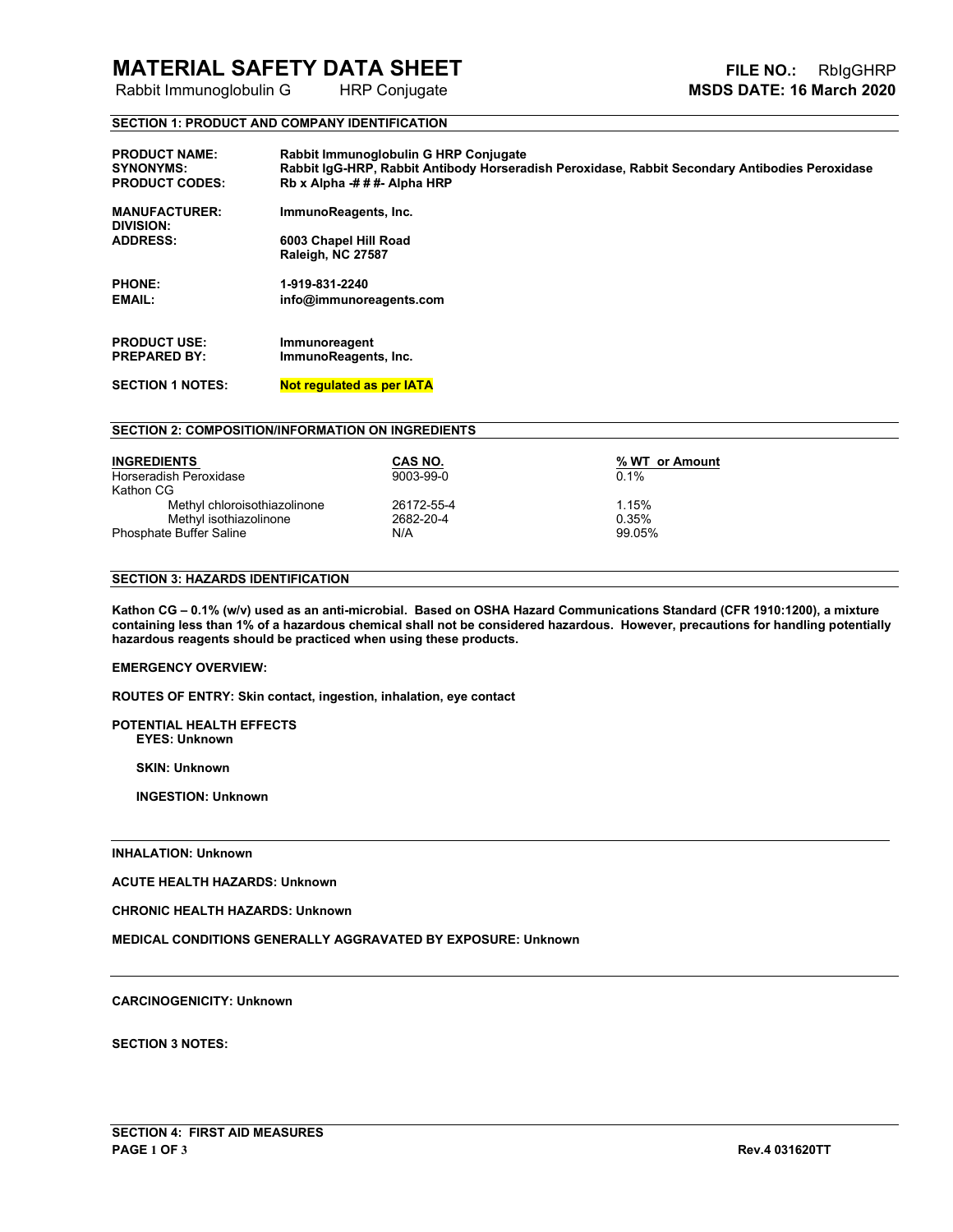Rabbit Immunoglobulin G HRP Conjugate **MSDS DATE: 16 March 2020**

**SKIN: In case of contact, immediately wash well with mild soap copious amounts of water. Remove any contaminated clothing. Flush skin surface with additional water.** 

**EYES: Immediately flush eyes with copious amounts of water for at least 15 minutes and get medical attention.** 

**ORAL: Flush mouth with copious amounts of water. Do not swallow rinse water.** 

**INHALATION: If inhaled move victim to fresh air. If not breathing give artificial respiration. If breathing is difficult give oxygen, and call physician. If warranted, seek medical attention. If possible, save sample of material that caused reaction for use in determination of appropriate treatment.**

#### **SECTION 5: FIRE-FIGHTING MEASURES**

#### **Non-flammable**

**SECTION 6: ACCIDENTAL RELEASE MEASURES**

#### ACCIDENTAL RELEASE MEASURES

**Local exhaust: Not Required Protective clothing: Lab Coat Protective gloves: Rubber/Latex Eye protection: Safety glasses Other precautions: Avoid contact and inhalation; do not get in eyes, on skin or clothing. Do not pipet by mouth. Wash contaminated clothing before reuse. Respiratory protection: None normally required. Leak and spill procedure: Absorb spills of reagents and patients samples with absorbent paper, taking care not to spread the material. Clean spill area with water.** 

#### **SECTION 7: HANDLING AND STORAGE**

**HANDLING AND STORAGE: -2-8C**

**OTHER PRECAUTIONS: None**

#### **SECTION 8: EXPOSURE CONTROLS/PERSONAL PROTECTION**

**Control Parameters of Hazardous Ingredients Kathon CG – 0.1% (w/v) used as an anti-microbial. Based on OSHA Hazard Communications Standard (CFR 1910:1200), a mixture containing less than 1% of a hazardous chemical shall not be considered hazardous. However, precautions for handling potentially hazardous reagents should be practiced when using these products.**

**ENGINEERING CONTROLS: None**

**VENTILATION: None**

**RESPIRATORY PROTECTION: None**

**EYE PROTECTION: Safety glasses**

**SKIN PROTECTION: Gloves/Lab coat**

**OTHER PROTECTIVE CLOTHING OR EQUIPMENT:**

**WORK HYGIENIC PRACTICES: Use standard protocols for unknown compounds**

**EXPOSURE GUIDELINES: unknown**

**SECTION 8 NOTES:**

#### **SECTION 9: PHYSICAL AND CHEMICAL PROPERTIES**

**APPEARANCE: Brown Powder/ liquid when rehydrated**